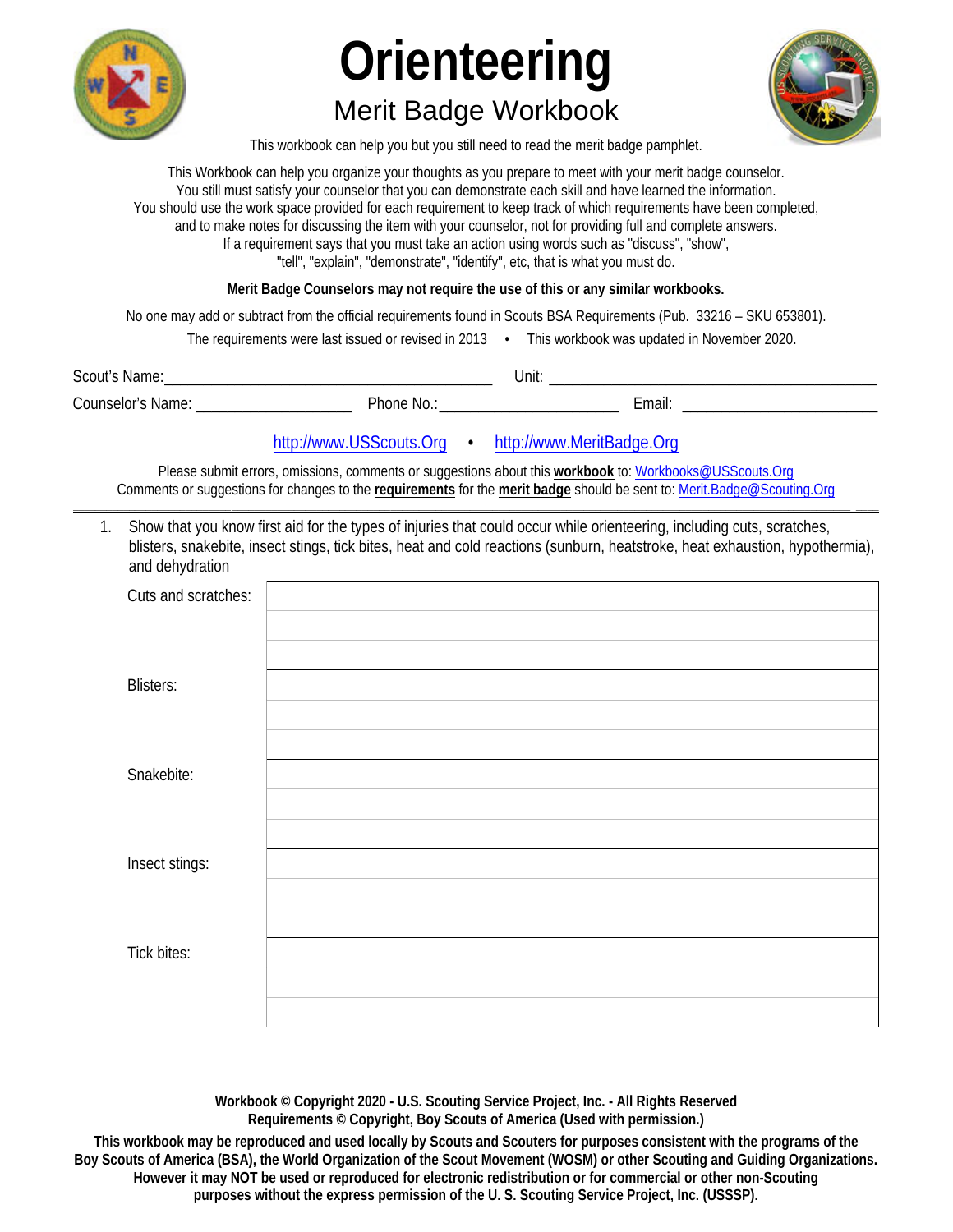| Sunburn:         |  |
|------------------|--|
|                  |  |
|                  |  |
| Heatstroke:      |  |
|                  |  |
|                  |  |
| Heat exhaustion: |  |
|                  |  |
|                  |  |
| Hypothermia:     |  |
|                  |  |
|                  |  |
| Dehydration:     |  |
|                  |  |
|                  |  |

Explain to your counselor why you should be able to identify poisonous plants and poisonous animals that are found in your area.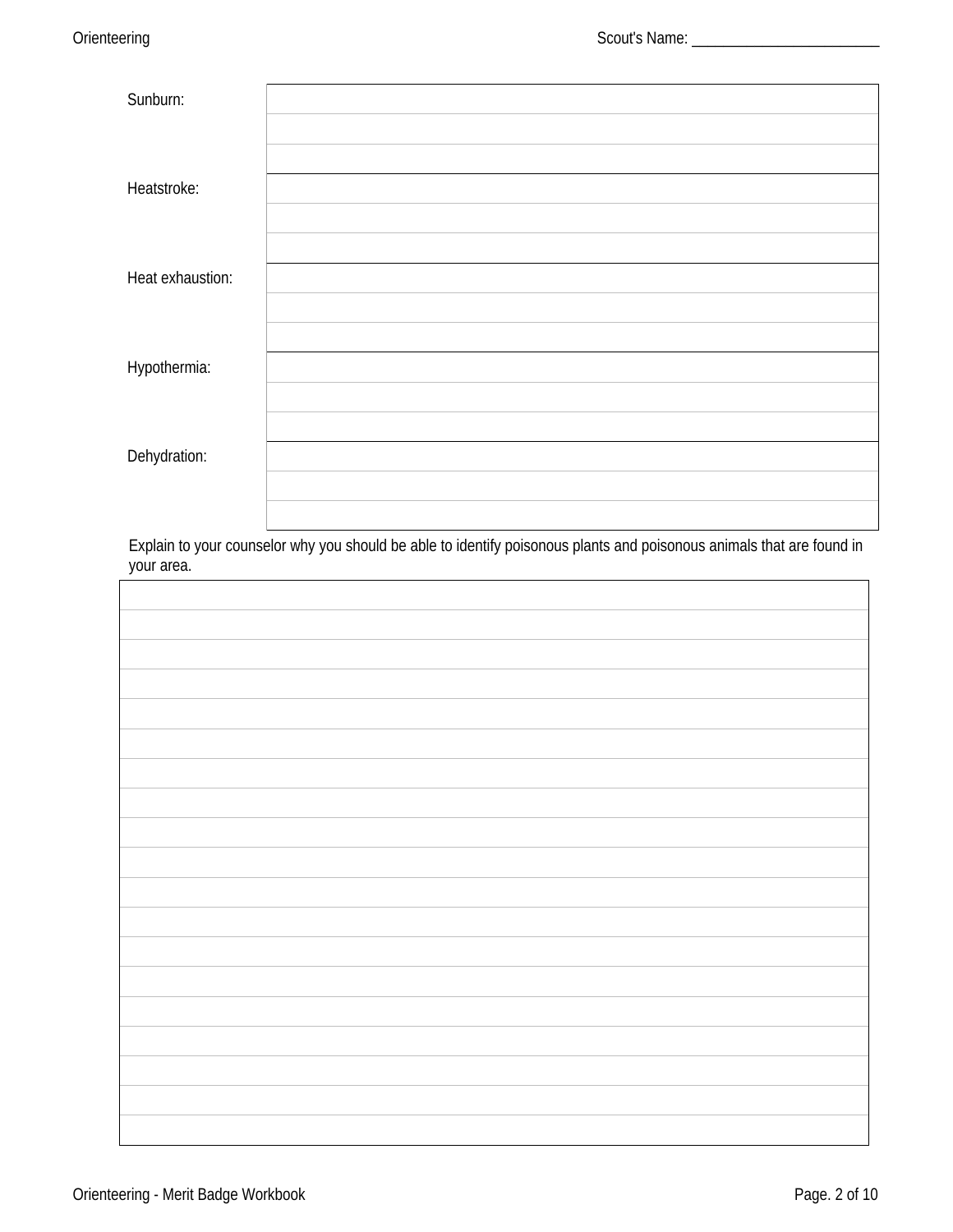2. Explain what orienteering is.

#### 3. Do the following:

### a. Explain how a compass works.

Describe the features of an orienteering compass.

 $\circ$  b. In the field, show how to take a compass bearing and follow it.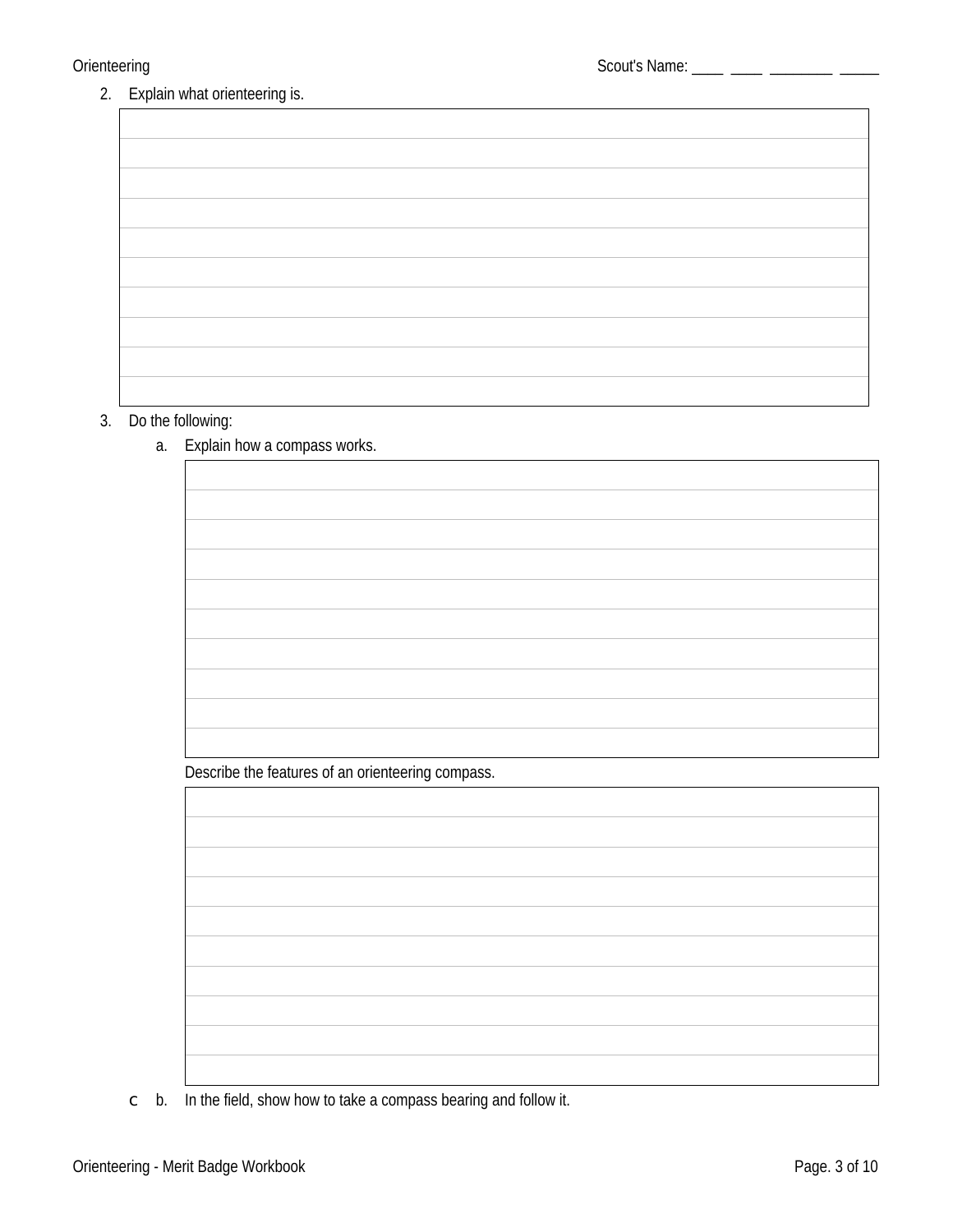#### 4. Do the following:

a. Explain how a topographic map shows terrain features.

Point out and name five terrain features on a map and in the field.

| $\subset$ 1. |    |  |
|--------------|----|--|
| $\subset$ 2. |    |  |
| $\subset$ 3. |    |  |
| $\mathsf C$  | 4. |  |
| $\subset$ 5. |    |  |

### b. Point out and name 10 symbols on a topographic map.

| $\subset$ 1.    |               |  |
|-----------------|---------------|--|
| $\subset$ 2.    |               |  |
| $\subset$ 3.    |               |  |
| $\subset$ 4.    |               |  |
| $\subset$ 5.    |               |  |
| $\mathbb{C}$ 6. |               |  |
| $\subset$ 7.    |               |  |
| $\subset$ 8.    |               |  |
| $\subset$ 9.    |               |  |
|                 | $\degree$ 10. |  |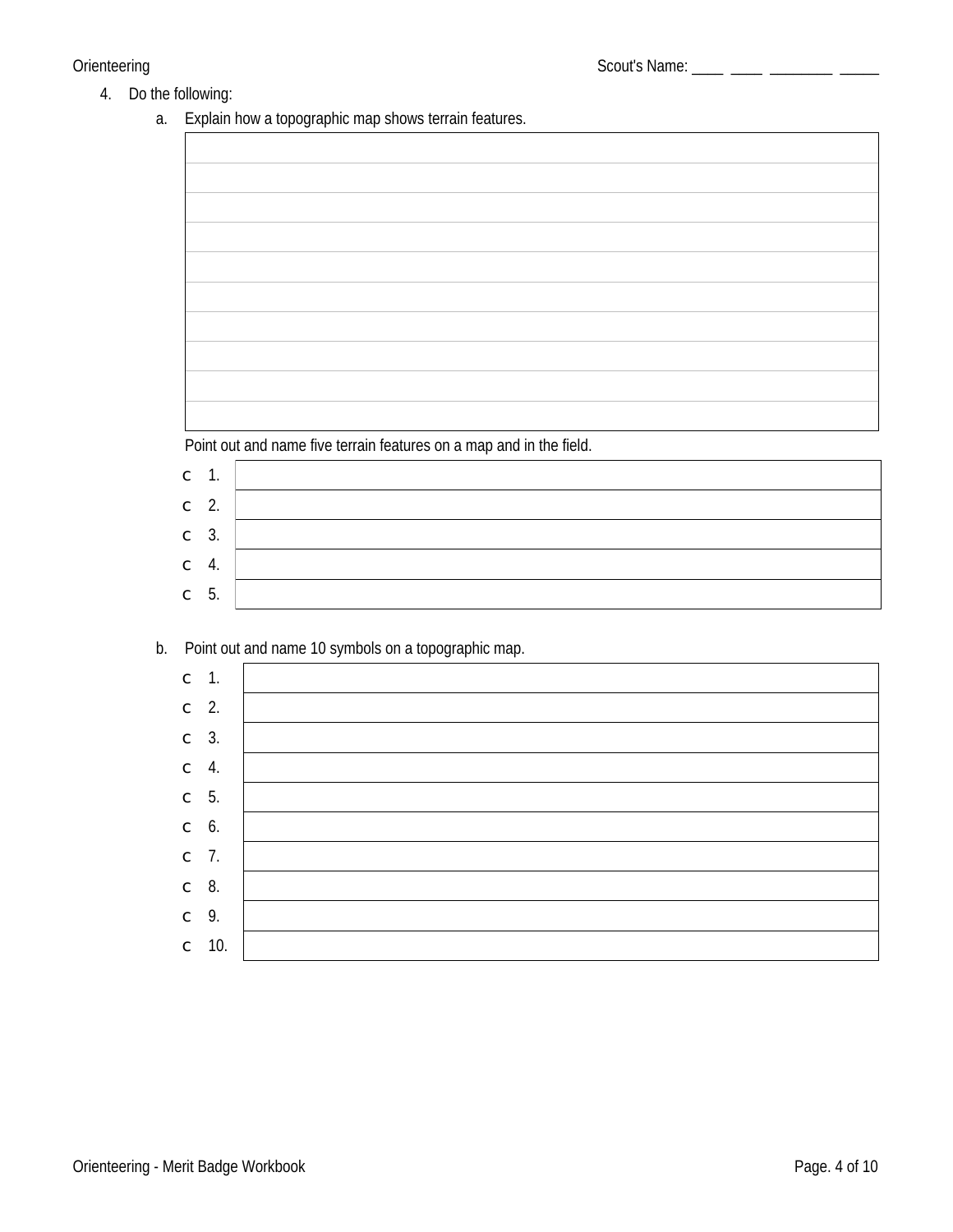#### Explain the meaning of declination. c.

|                      |           |    | Explain the meaning or accimation.                                                                                   |
|----------------------|-----------|----|----------------------------------------------------------------------------------------------------------------------|
|                      |           |    |                                                                                                                      |
|                      |           |    |                                                                                                                      |
|                      |           |    |                                                                                                                      |
|                      |           |    |                                                                                                                      |
|                      |           |    |                                                                                                                      |
|                      |           |    |                                                                                                                      |
|                      |           |    |                                                                                                                      |
|                      |           |    |                                                                                                                      |
|                      |           |    |                                                                                                                      |
|                      |           |    |                                                                                                                      |
|                      |           |    |                                                                                                                      |
|                      |           |    |                                                                                                                      |
|                      |           |    | Tell why you must consider declination when using map and compass together.                                          |
|                      |           |    |                                                                                                                      |
|                      |           |    |                                                                                                                      |
|                      |           |    |                                                                                                                      |
|                      |           |    |                                                                                                                      |
|                      |           |    |                                                                                                                      |
|                      |           |    |                                                                                                                      |
|                      |           |    |                                                                                                                      |
|                      |           |    |                                                                                                                      |
|                      |           |    |                                                                                                                      |
|                      |           |    |                                                                                                                      |
|                      |           |    |                                                                                                                      |
|                      |           |    |                                                                                                                      |
|                      | $\subset$ | d. | Show a topographic map with magnetic north-south lines.                                                              |
|                      | $\subset$ | e. | Show how to measure distances on a map using an orienteering compass.                                                |
|                      |           |    | $\subset$ f. Show how to orient a map using a compass.                                                               |
| 5.<br>$\mathsf{C}^-$ |           |    | Set up a 100-meter pace course.                                                                                      |
|                      |           |    | Determine your walking and running pace for 100 meters.                                                              |
|                      |           |    | Tell why it is important to pace-count.                                                                              |
|                      |           |    | <u> Tanzania de la contrada de la contrada de la contrada de la contrada de la contrada de la contrada de la con</u> |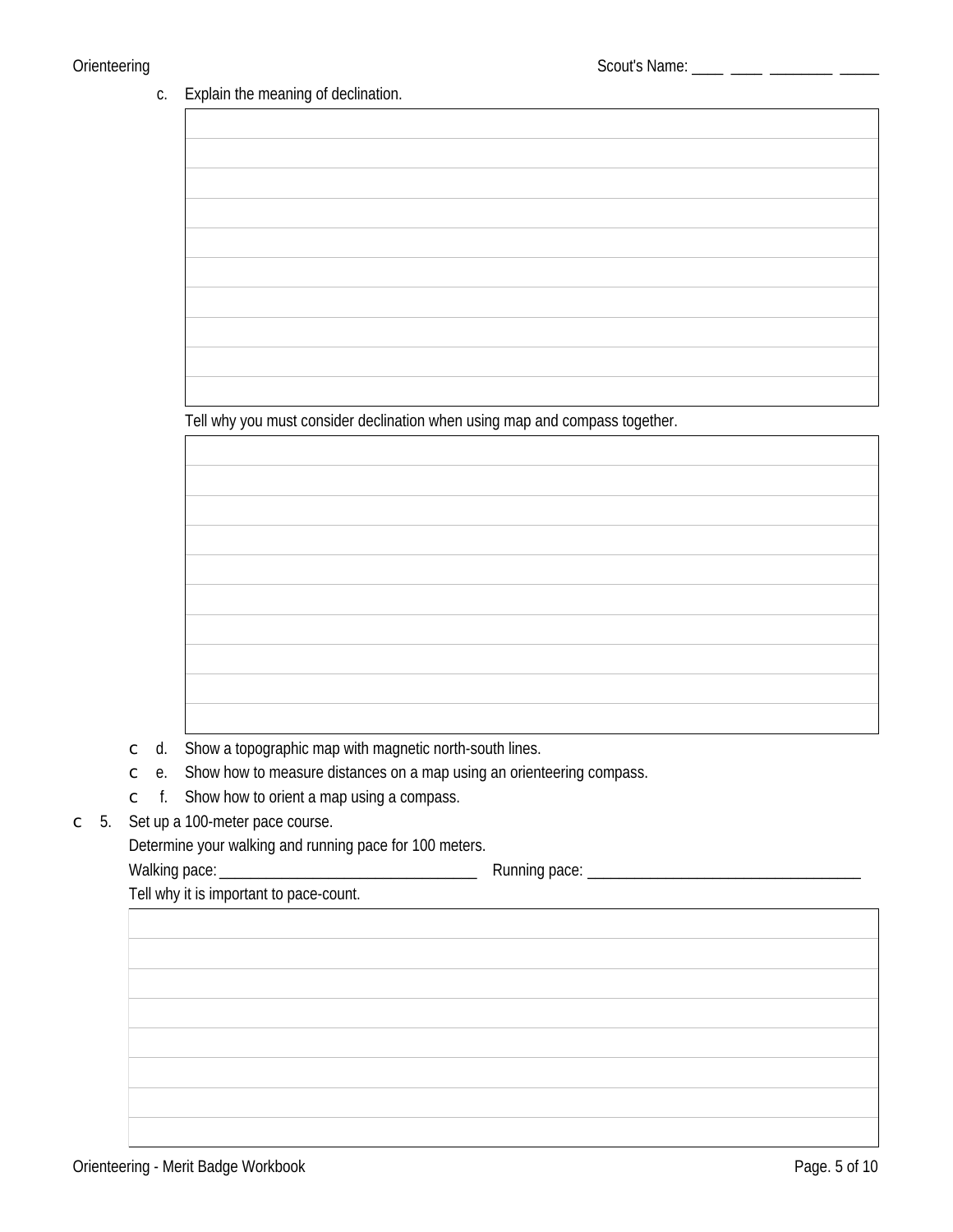- 6. Do the following:
	- a. Identify 20 international control description symbols. Tell the meaning of each symbol.

|     | Symbol | Meaning |
|-----|--------|---------|
| 1.  |        |         |
| 2.  |        |         |
| 3.  |        |         |
| 4.  |        |         |
| 5.  |        |         |
| 6.  |        |         |
| 7.  |        |         |
| 8.  |        |         |
| 9.  |        |         |
| 10. |        |         |
| 11. |        |         |
| 12. |        |         |
| 13. |        |         |
| 14. |        |         |
| 15. |        |         |
| 16. |        |         |
| 17. |        |         |
| 18. |        |         |
| 19. |        |         |
| 20. |        |         |

 $\circ$  b. Show a control description sheet and explain the information provided.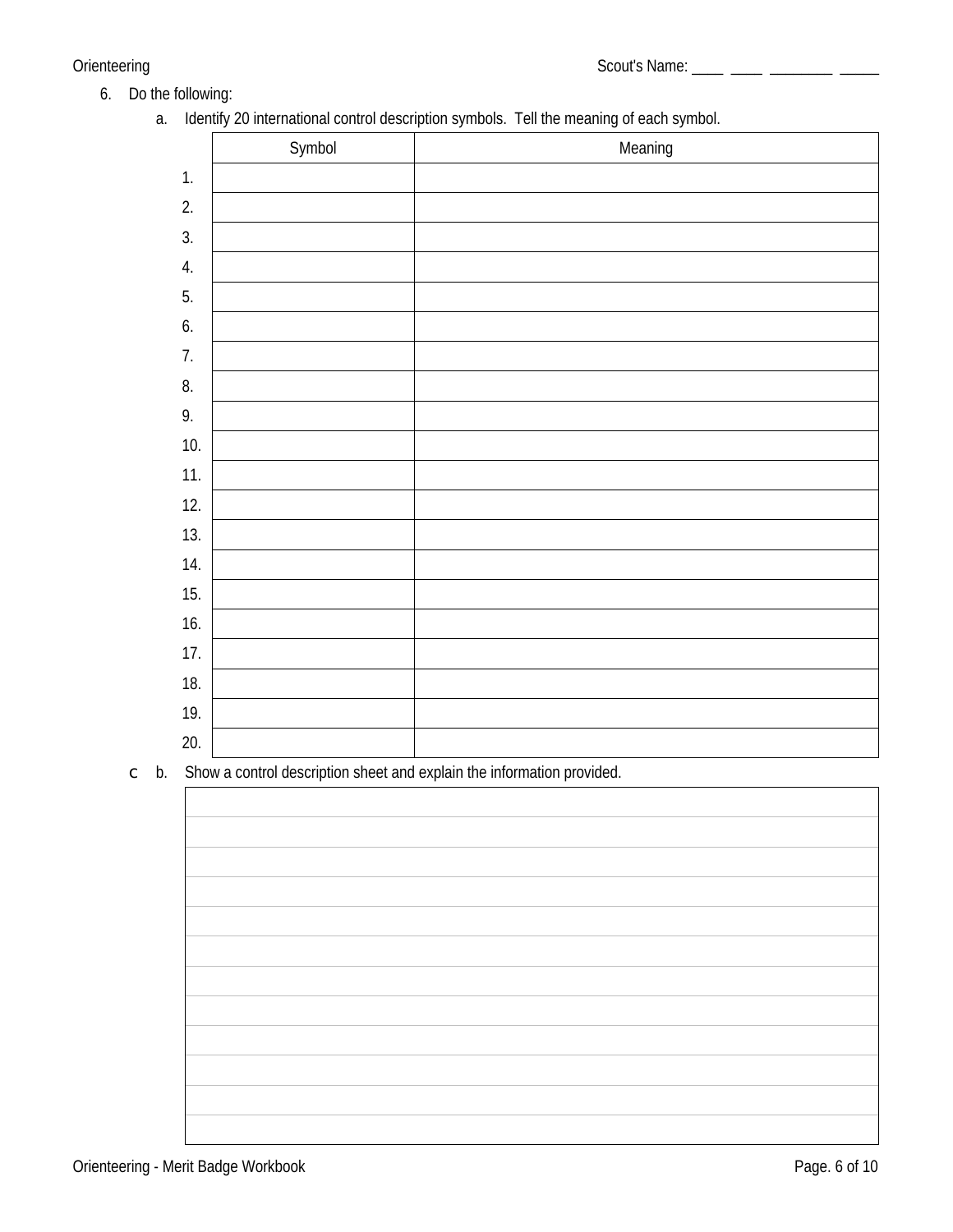c. Explain the following terms and tell when you would use them: attack point, collecting feature, catching feature, aiming off, contouring, reading ahead, handrail, relocation, rough versus fine orienteering.

| ◡                          | u'<br>$\mathbf{v}$ | $\mathbf{r}$<br>$\mathbf{r}$ | $\sim$<br><u>u</u> | <u>u</u> |  |
|----------------------------|--------------------|------------------------------|--------------------|----------|--|
| Attack point:              |                    |                              |                    |          |  |
|                            |                    |                              |                    |          |  |
|                            |                    |                              |                    |          |  |
|                            |                    |                              |                    |          |  |
| <b>Collecting feature:</b> |                    |                              |                    |          |  |
|                            |                    |                              |                    |          |  |
|                            |                    |                              |                    |          |  |
|                            |                    |                              |                    |          |  |
| Catching feature:          |                    |                              |                    |          |  |
|                            |                    |                              |                    |          |  |
|                            |                    |                              |                    |          |  |
| Aiming off:                |                    |                              |                    |          |  |
|                            |                    |                              |                    |          |  |
|                            |                    |                              |                    |          |  |
|                            |                    |                              |                    |          |  |
| Contouring:                |                    |                              |                    |          |  |
|                            |                    |                              |                    |          |  |
|                            |                    |                              |                    |          |  |
|                            |                    |                              |                    |          |  |
| Reading ahead:             |                    |                              |                    |          |  |
|                            |                    |                              |                    |          |  |
|                            |                    |                              |                    |          |  |
|                            |                    |                              |                    |          |  |
| Handrail:                  |                    |                              |                    |          |  |
|                            |                    |                              |                    |          |  |
|                            |                    |                              |                    |          |  |
| <b>Relocation:</b>         |                    |                              |                    |          |  |
|                            |                    |                              |                    |          |  |
|                            |                    |                              |                    |          |  |
|                            |                    |                              |                    |          |  |
|                            |                    |                              |                    |          |  |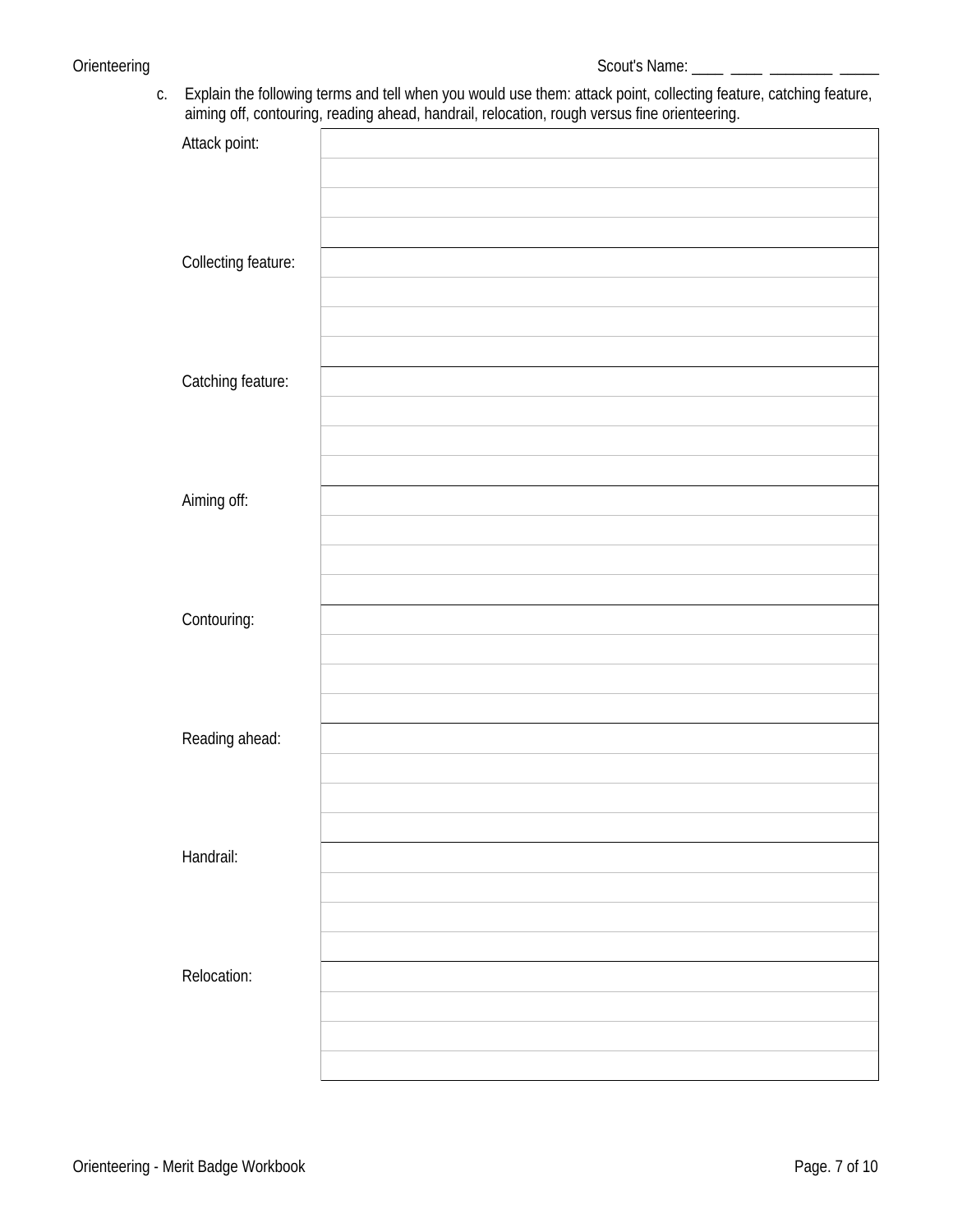| Rough orienteering: |  |
|---------------------|--|
|                     |  |
|                     |  |
|                     |  |
| Fine orienteering:  |  |
|                     |  |
|                     |  |
|                     |  |

#### 7. Do the following:

- c a. Take part in three orienteering events. One of these must be a cross-country course.\*
	- b. After each event, write a report with (1) a copy of the master map and control description sheet, (2) a copy of the route you took on the course, (3) a discussion of how you could improve your time between control points, and (4) a list of your major weaknesses on this course. Describe what you could do to improve.

Event 1:

- $\subset$  1. Copy of the master map and control description sheet.
- $\degree$  2. Copy of the route you took on the course.
	- 3. How you could improve your time:

#### 4. Your major weaknesses:

| the control of the control of the control of the control of |  |  |
|-------------------------------------------------------------|--|--|
|                                                             |  |  |
|                                                             |  |  |
|                                                             |  |  |
|                                                             |  |  |
|                                                             |  |  |
|                                                             |  |  |
|                                                             |  |  |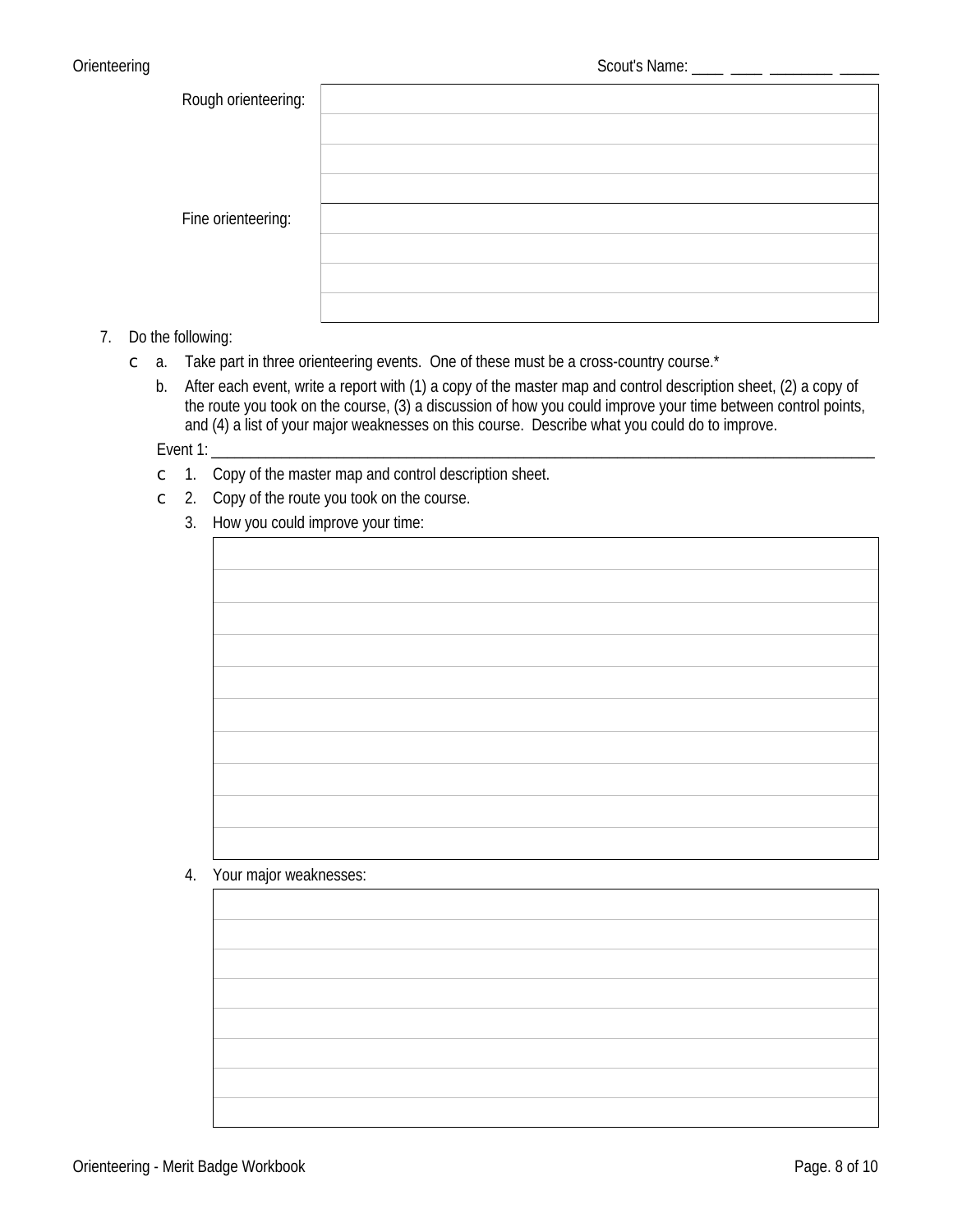#### Event 2: \_\_\_\_\_\_\_\_\_\_

- $\circ$  1. Copy of the master map and control description sheet.
- $\subset$  2. Copy of the route you took on the course.
	- 3. How you could improve your time:

### 4. Your major weaknesses:

| ,我们也不会有什么。""我们的人,我们也不会有什么?""我们的人,我们也不会有什么?""我们的人,我们也不会有什么?""我们的人,我们也不会有什么?""我们的人 |  |
|----------------------------------------------------------------------------------|--|
|                                                                                  |  |
|                                                                                  |  |
|                                                                                  |  |
|                                                                                  |  |
| ,我们也不会有什么。""我们的人,我们也不会有什么?""我们的人,我们也不会有什么?""我们的人,我们也不会有什么?""我们的人,我们也不会有什么?""我们的人 |  |
|                                                                                  |  |
| ,我们也不会有什么。""我们的人,我们也不会有什么?""我们的人,我们也不会有什么?""我们的人,我们也不会有什么?""我们的人,我们也不会有什么?""我们的人 |  |